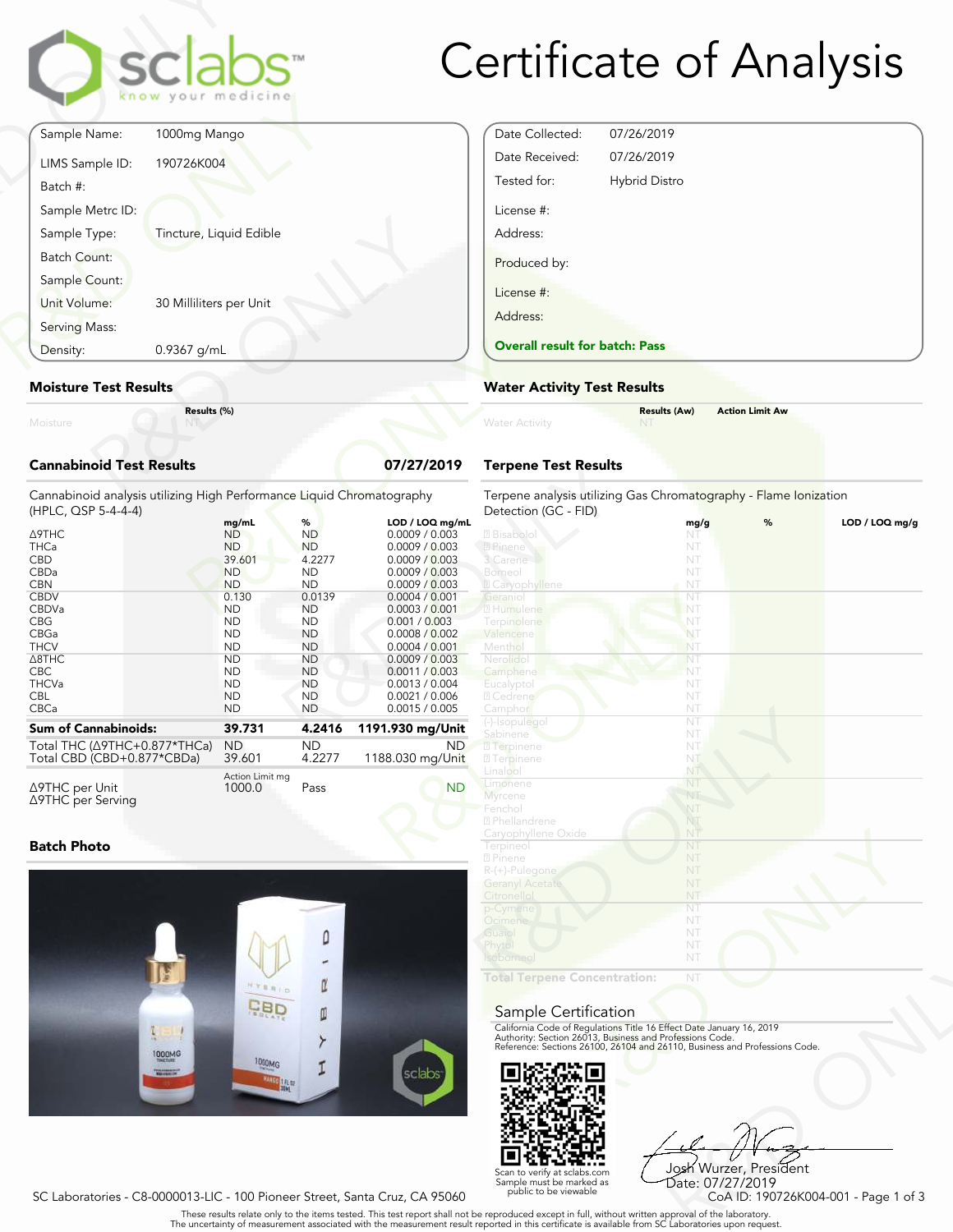

# Certificate of Analysis

Date Collected: 07/26/2019 Date Received: 07/26/2019 Tested for: Hybrid Distro

Overall result for batch: Pass

License #: Address:

Produced by:

License #: Address:

| Sample Name:<br>1000mg Mango<br>190726K004<br>LIMS Sample ID:<br>Batch #:<br>Sample Metrc ID:<br>Sample Type:<br>Tincture, Liquid Edible<br><b>Batch Count:</b><br>Sample Count:<br>Unit Volume:<br>30 Milliliters per Unit<br>Serving Mass: |             | sclabs<br>know your medicine |
|----------------------------------------------------------------------------------------------------------------------------------------------------------------------------------------------------------------------------------------------|-------------|------------------------------|
|                                                                                                                                                                                                                                              |             |                              |
|                                                                                                                                                                                                                                              |             |                              |
|                                                                                                                                                                                                                                              |             |                              |
|                                                                                                                                                                                                                                              |             |                              |
|                                                                                                                                                                                                                                              |             |                              |
|                                                                                                                                                                                                                                              |             |                              |
|                                                                                                                                                                                                                                              |             |                              |
| 0.9367 g/mL<br>Density:                                                                                                                                                                                                                      |             |                              |
|                                                                                                                                                                                                                                              | Abamectin   | NT                           |
| Acephate                                                                                                                                                                                                                                     | Acequinocyl | NT                           |

## Pesticide Test Results

| Density:                                                                                       | 0.9367 g/mL                                                                                                           | <b>Overall result for batc</b>                                                                          |
|------------------------------------------------------------------------------------------------|-----------------------------------------------------------------------------------------------------------------------|---------------------------------------------------------------------------------------------------------|
| <b>Pesticide Test Results</b>                                                                  |                                                                                                                       | <b>Pesticide Test Results</b>                                                                           |
|                                                                                                | Pesticide, Fungicide and plant growth regulator analysis utilizing<br>HPLC-Mass Spectrometry and GC-Mass Spectrometry | Pesticide, Fungicide and<br><b>HPLC-Mass Spectrometry</b>                                               |
| Abamectin<br>Acephate<br>Acequinocyl<br>Acetamiprid<br>Azoxystrobin<br>Bifenazate              | Action Limit µg/g<br>Results $(\mu g/g)$<br>NT<br>NT<br>NT<br>NT<br>NT<br>NT                                          | $LOD / LOQ \mu g/g$<br>Aldicarb<br>Carbofuran<br>Chlordane<br>Chlorfenapyr<br>Chlorpyritos<br>Coumaphos |
| Bifenthrin<br><b>Boscalid</b><br>Captan<br>Carbaryl                                            | NT<br>NT<br>NT<br>NT                                                                                                  | Daminozide<br>DDVP (Dichlorvos)<br><b>Dimethoate</b><br>Ethoprop(hos)                                   |
| Chlorantraniliprole<br>Clofentezine<br>Cyfluthrin<br>Cypermethrin                              | NT<br>NT<br>NT<br>NT<br>NT                                                                                            | Etofenprox<br>Fenoxycarb<br>Fipronil<br>Imazalil                                                        |
| Diazinon<br>Dimethomorph<br>Etoxazole<br>Fenhexamid<br>Fenpyroximate                           | NT<br>NT<br>NT<br>NT                                                                                                  | Methiocarb<br>Methyl parathion<br>Mevinphos<br>Paclobutrazo<br>Propoxur                                 |
| Flonicamid<br>Fludioxonil<br>Hexythiazox<br>Imidacloprid                                       | NT<br>NT<br>NT<br>NT                                                                                                  | Spiroxamine<br>Thiacloprid                                                                              |
| Kresoxim-methyl<br>Malathion                                                                   | NT<br>NT<br>NT                                                                                                        | <b>Heavy Metal Test Res</b>                                                                             |
| Metalaxyl<br>Methomyl<br>Myclobutanil<br>Naled                                                 | NT<br>NT<br>NT                                                                                                        | Heavy metal analysis utiliz<br>Spectrometry (ICP-MS)                                                    |
| Oxamyl<br>Pentachloronitrobenzene<br>Permethrin<br>Phosmet<br>Piperonylbutoxide<br>Prallethrin | NT<br>NT<br>NT<br>NT<br>NT<br>NT                                                                                      | Cadmium<br>Lead<br>Arsenic<br>Mercury                                                                   |
| Propiconazole<br>Pyrethrins<br>Pyridaben<br>Spinetoram                                         | NT<br>NT<br>NT<br>NT                                                                                                  |                                                                                                         |
| Spinosad<br>Spiromesifen<br>Spirotetramat<br>Tebuconazole<br>Thiamethoxam                      | NT<br>NT<br>NT<br>NT<br>NT                                                                                            |                                                                                                         |
| Trifloxystrobin                                                                                | NT                                                                                                                    |                                                                                                         |

## Mycotoxin Test Results

Mycotoxin analysis utilizing HPLC-Mass Spectrometry Results (μg/kg) Action Limit μg/kg LOD / LOQ μg/kg NT



R&D ONLY Josh Wurzer, President Date: 07/27/2019

SC Laboratories - C8-0000013-LIC - 100 Pioneer Street, Santa Cruz, CA 95060

. These results relate only to the items tested. This test report shall not be reproduced except in full, without written approval of the laboratory.<br>The uncertainty of measurement associated with the measurement result re

Scan to verify at sclabs.com Sample must be marked as public to be viewable

|                     | HPLC-Mass Spectrometry and GC-Mass Spectrometry                |                     |                   |                     |
|---------------------|----------------------------------------------------------------|---------------------|-------------------|---------------------|
| $LOD / LOQ \mu g/g$ |                                                                | Results $(\mu g/g)$ | Action Limit µg/g | $LOD / LOQ \mu g/g$ |
|                     | Aldicarb                                                       | NT                  |                   |                     |
|                     | Carbofuran                                                     | NT                  |                   |                     |
|                     | Chlordane                                                      | NT                  |                   |                     |
|                     | Chlorfenapyr                                                   | NT                  |                   |                     |
|                     | Chlorpyrifos                                                   | NT                  |                   |                     |
|                     | Coumaphos                                                      | NT                  |                   |                     |
|                     | Daminozide                                                     | NT                  |                   |                     |
|                     | <b>DDVP</b> (Dichlorvos)                                       | NT                  |                   |                     |
|                     | <b>Dimethoate</b>                                              | NT                  |                   |                     |
|                     | Ethoprop(hos)                                                  | NT                  |                   |                     |
|                     | Etofenprox                                                     | NT                  |                   |                     |
|                     | Fenoxycarb                                                     | NT                  |                   |                     |
|                     | Fipronil                                                       | NT                  |                   |                     |
|                     | Imazalil                                                       | NT                  |                   |                     |
|                     | Methiocarb                                                     | NT                  |                   |                     |
|                     | Methyl parathion                                               | NT                  |                   |                     |
|                     | Mevinphos                                                      | NT                  |                   |                     |
|                     | Paclobutrazol                                                  | NT                  |                   |                     |
|                     | Propoxur                                                       | NT                  |                   |                     |
|                     | Spiroxamine                                                    | NT                  |                   |                     |
|                     | Thiacloprid                                                    | NT                  |                   |                     |
|                     | <b>Heavy Metal Test Results</b>                                |                     |                   |                     |
|                     | Heavy metal analysis utilizing Inductively Coupled Plasma Mass |                     |                   |                     |
|                     | Spectrometry (ICP-MS)                                          |                     |                   |                     |
|                     |                                                                | Results (µg/g)      | Action Limit µg/g | LOD / LOQ $\mu$ g/g |
|                     | Cadmium                                                        | NT                  |                   |                     |
|                     | Lead                                                           | NT                  |                   |                     |
|                     | Arsenic                                                        |                     |                   |                     |
|                     | Mercury                                                        | NT                  |                   |                     |

## Heavy Metal Test Results

Pesticide, Fungicide and plant growth regulator analysis utilizing

| Spectrometry (ICP-MS)                 | Heavy metal analysis utilizing Inductively Coupled Plasma Mass                                                                                                                                                 |                     |
|---------------------------------------|----------------------------------------------------------------------------------------------------------------------------------------------------------------------------------------------------------------|---------------------|
|                                       | Results (µg/g)<br>Action Limit µg/g                                                                                                                                                                            | LOD / LOQ $\mu$ g/g |
| Cadmium<br>Lead<br>Arsenic<br>Mercury | NT                                                                                                                                                                                                             |                     |
| Sample Certification                  |                                                                                                                                                                                                                |                     |
|                                       | California Code of Regulations Title 16 Effect Date January 16, 2019<br>Authority: Section 26013, Business and Professions Code.<br>Reference: Sections 26100, 26104 and 26110, Business and Professions Code. |                     |
|                                       |                                                                                                                                                                                                                |                     |